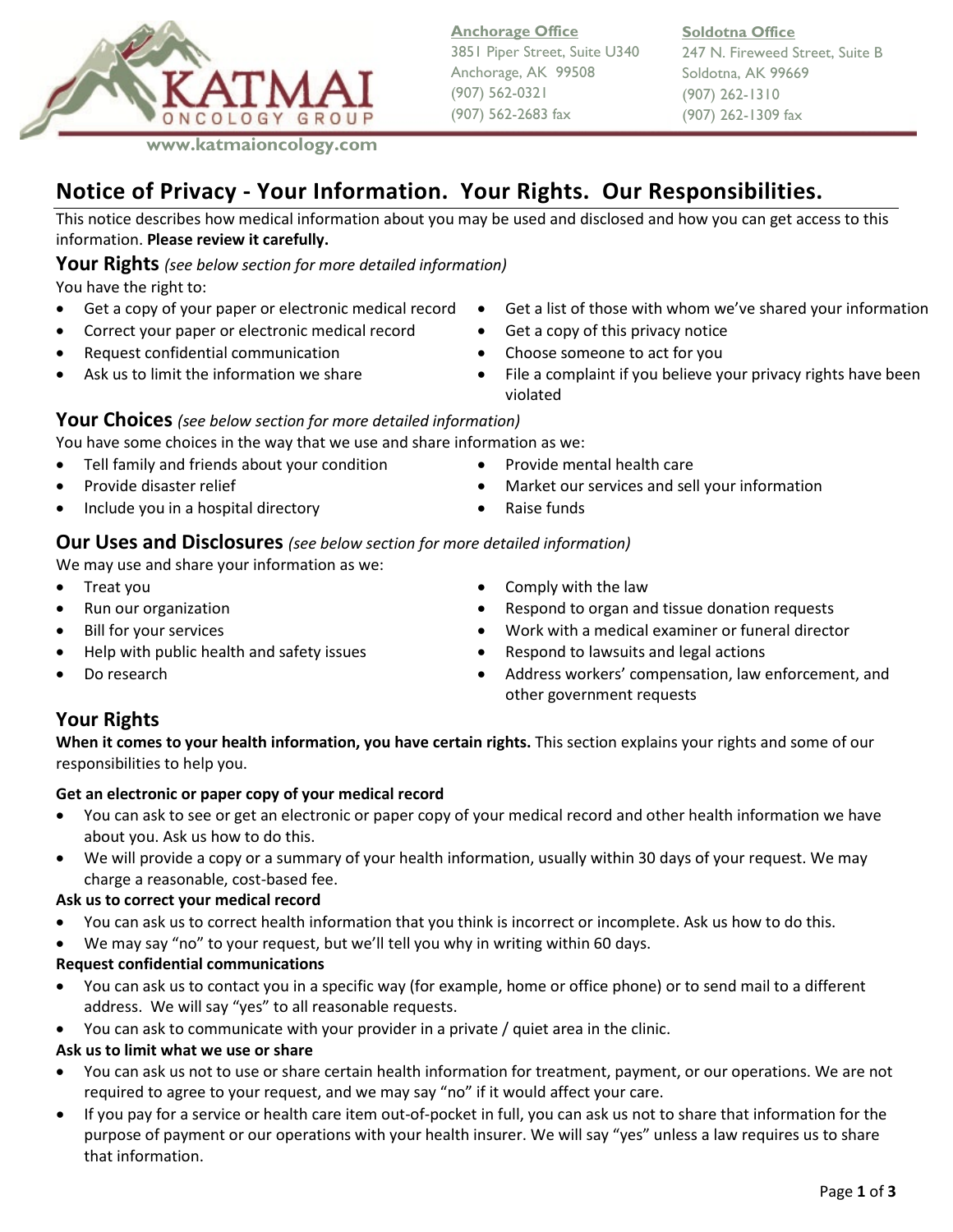

**Anchorage Office** 3851 Piper Street, Suite U340 Anchorage, AK 99508 (907) 562-0321 (907) 562-2683 fax

**Soldotna Office** 247 N. Fireweed Street, Suite B Soldotna, AK 99669 (907) 262-1310 (907) 262-1309 fax

#### **Get a list of those with whom we've shared information**

- You can ask for a list (accounting) of the times we've shared your health information for six years prior to the date you ask, who we shared it with, and why.
- We will include all the disclosures except for those about treatment, payment, and health care operations, and certain other disclosures (such as any you asked us to make). We'll provide one accounting a year for free but may charge a reasonable, cost-based fee if you ask for another one within 12 months.

#### **Get a copy of this privacy notice**

• You can ask for a paper copy of this notice at any time, even if you have agreed to receive the notice electronically. We will provide you with a paper copy promptly. An electronic copy will always be available at the above website.

#### **Choose someone to act for you**

- If you have given someone medical power of attorney or if someone is your legal guardian, that person can exercise your rights and make choices about your health information. Please provide copies of any legal documentation.
- We will make sure the person has this authority and can act for you before we take any action.

### **File a complaint if you feel your rights are violated**

- You can complain if you feel we have violated your rights by contacting our Privacy Officer using the contact information above.
- You can file a complaint with the U.S. Department of Health and Human Services Office for Civil Rights by sending a letter to 200 Independence Avenue, S.W., Washington, D.C. 20201, calling 1-877-696-6775, or visiting [www.hhs.gov/ocr/privacy/hipaa/complaints/](http://www.hhs.gov/ocr/privacy/hipaa/complaints/)**.**
- We will not retaliate against you for filing a complaint.

# **Your Choices**

**For certain health information, you can tell us your choices about what we share.** If you have a clear preference for how we share your information in the situations described below, talk to us - we will follow your instructions.

# **In these cases, you have both the right and choice to tell us to:**

- Share information with your family, close friends, or others involved in your care
- Share information in a disaster relief situation
- Include your information in a hospital directory

*If you are not able to tell us your preference, for example if you are unconscious, we may go ahead and share your information if we believe it is in your best interest. We may also share your information when needed to lessen a serious and imminent threat to health or safety.*

#### **In these cases we never share your information unless you give us written permission:**

- Marketing purposes
- Sale of your information
- Most sharing of psychotherapy notes

#### **In the case of fundraising:**

• We may contact you for fundraising efforts, but you can tell us not to contact you again.

# **Our Uses and Disclosures**

#### **How do we typically use or share your health information?**

We are legally allowed to and will typically use or share your health information without your consent in the following ways.

#### **Treat you**

We can use your health information and share it with other professionals who are treating you.

o *Example: A doctor treating you for an injury asks another doctor about your overall health condition.*

# **Run our organization**

We can use and share your health information to run our practice, improve your care, and contact you when necessary.

o *Example: We use health information about you to manage your treatment and services.*